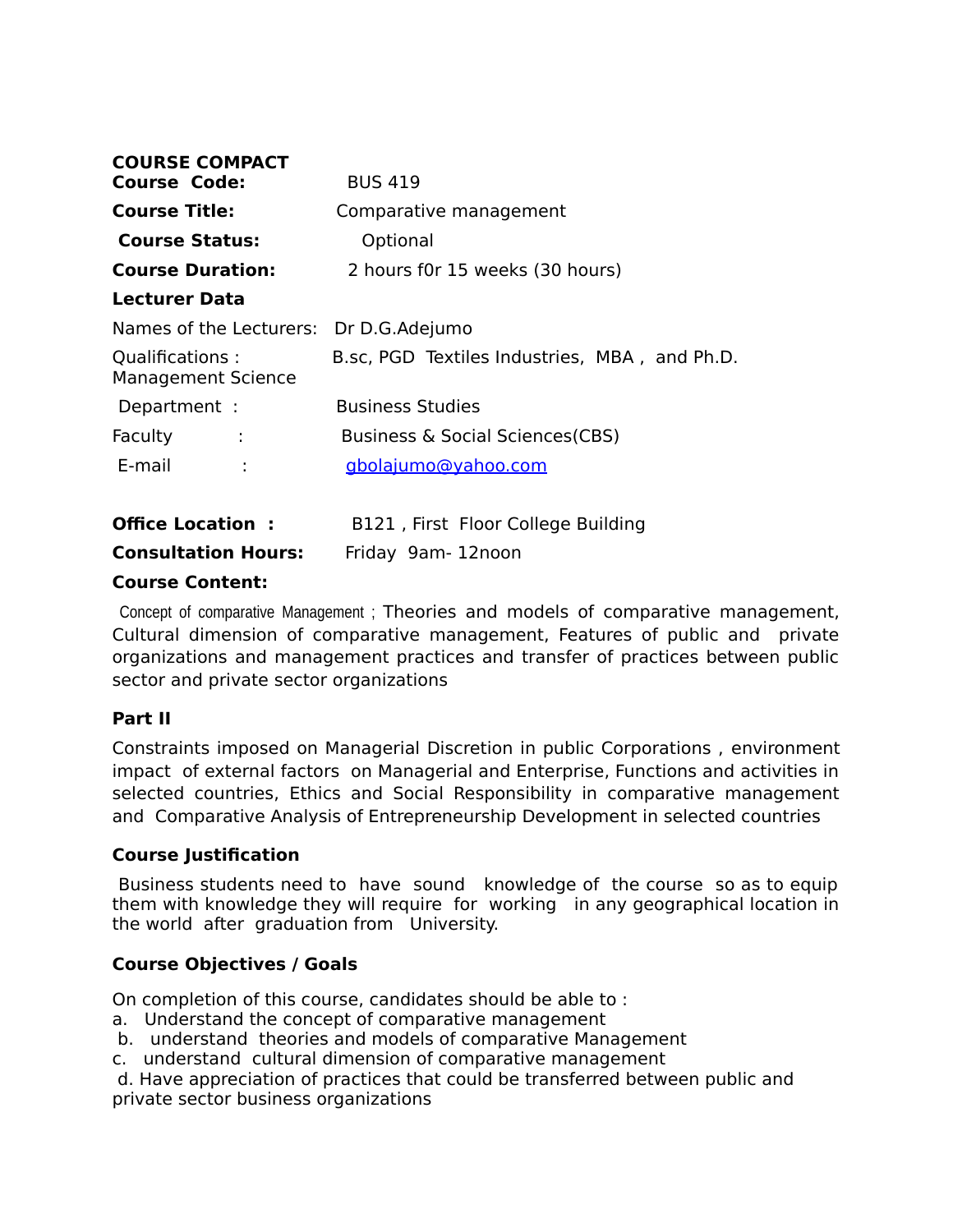e. Identify constraints imposed on managerial discretion in public corporations

 f . Identify and discuss external environmental constraints on managerial practices

 g. appreciate prevalent management practices in Nigeria public sector and private sector.

## **Method of Grading**

## **S/N Grading Score(%)**

| Total             | 100% |  |
|-------------------|------|--|
| 2. Examination    | 70   |  |
| 1 Test Assignment | 30   |  |

# **Course Delivery Strategies**

Any of the uderlisted that are applicable and appropriate

-Intensive and interactive Class Discussion

- Tutorials/ Student Presentations

Illustrations by visual or Visuals equipment

# **LECTURE CONTENTS**

| Week 1           | : Concept of comparative management                                                   |
|------------------|---------------------------------------------------------------------------------------|
| Week 2           | : Theories and models of comparative management                                       |
| Week 3&4         | Cultural dimension of comparative management<br>÷                                     |
| Week 5-7         | Features of public and private organizations and<br>÷                                 |
|                  | Management practices between public sector and                                        |
|                  | Private sector organizations                                                          |
| Week 8           | Constraints imposed on managerial discretion in public<br>$\mathbb{R}^{\mathbb{Z}}$   |
|                  | corporations                                                                          |
| <b>Week 9-11</b> | Environment impact of external factors on managerial and<br>$\mathbb{R}^{\mathbb{Z}}$ |
|                  | Enterprise function and activities in selected countries                              |
| Week 12-13       | : Ethics and social responsibility in comparative management                          |